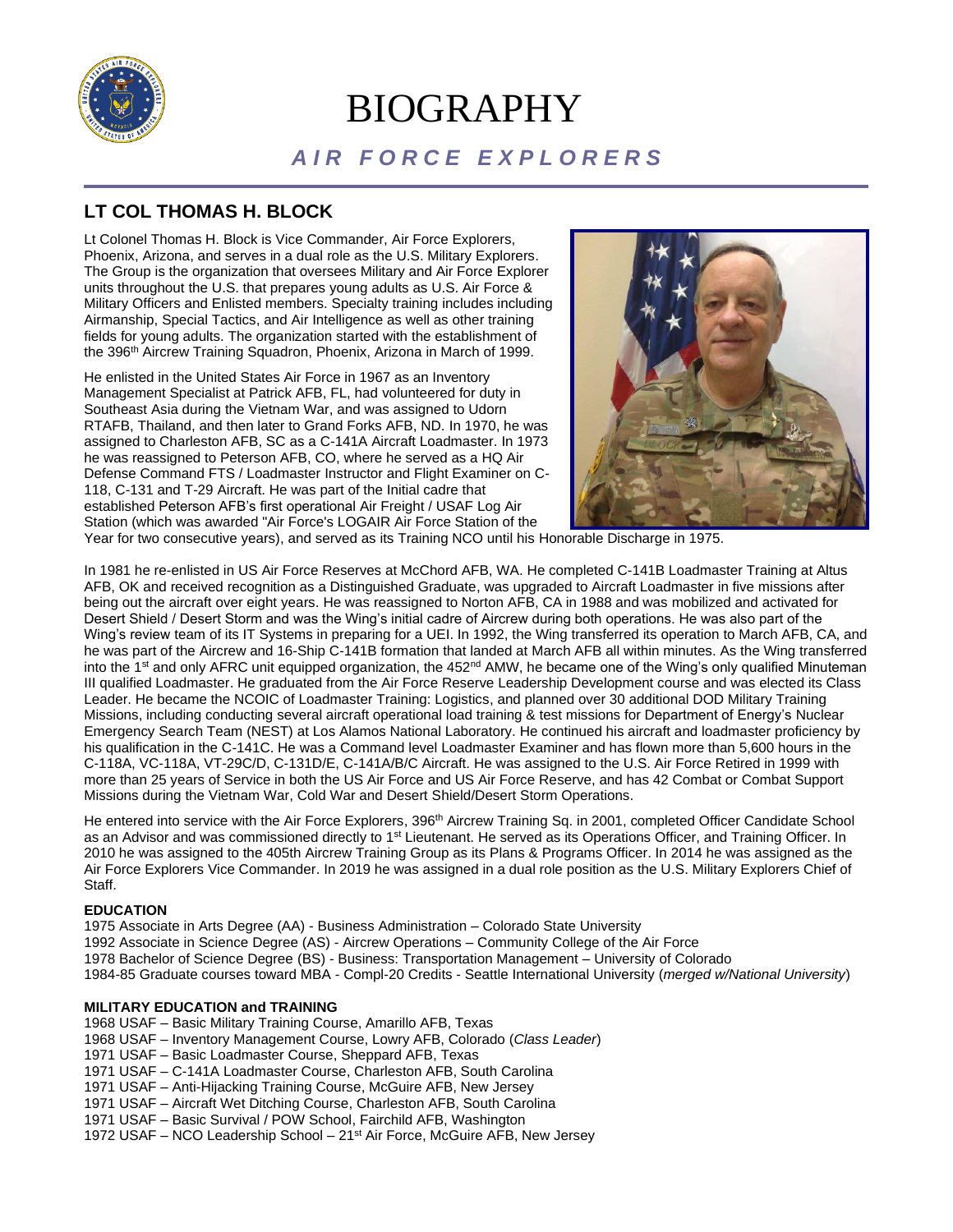- 1974 USAF Water Survival Course, Homestead AFB, Florida
- 1982 USAF C-141B Loadmaster School, Altus AFB, Oklahoma *(Distinguished Graduate*)
- 1988 USAF Supervisor Safety Training Course, McChord AFB, Washington
- 1990 USAF Non-Commissioned Officer Academy Course Air University
- 1996 USAF Non-Commissioned Officer Leadership Development Course, March ARB, California *(Class Leader)*
- 1998 USAF Senior Non-Commissioned Officer Academy Course Air University

#### **ASSIGNMENTS**

- 1. December 1967 February 1968, USAF Basic Training, Amarillo AFB, Texas
- 2. February 1968 April1968, Inventory Mgt Training, Lowry AFB, Colorado
- 3. April 1968 March 1969, 6550<sup>th</sup> Air Base Group, Patrick AFB, Florida
- 4. March 1969 March 1970, 432nd Combat Support Group, Udorn RTAFB, Thailand
- 5. April 1970 November 1970, 321 Strategic Missile Wing, Grand Forks AFB, North Dakota
- 6. November 1970 January 1971, Basic Loadmaster Training, Sheppard AFB, Texas
- 7. January 1971 April 1973, C-141A Loadmaster, 76th Military Airlift Squadron, Charleston AFB, South Carolina
- 8. April 1973 May 1975, C-118/T-29/C-131 Instructor FTS/Loadmaster, Examiner FTS/Loadmaster, Peterson AFB, CO
- 9. May 1975 December 1975, 46<sup>th</sup> Transportation Squadron, Air Freight Supervisor, Peterson AFB, Colorado
- 10. December 1981 May 1988, 97<sup>th</sup> Military Airlift Squadron, C-141B Loadmaster, McChord AFB, Washington
- 11. April 1982 May 1982, C-141B Loadmaster Training Altus AFB, Oklahoma
- 12. May 1988 June 1992, C-141B Loadmaster 729<sup>th</sup> Military Airlift Squadron, Norton AFB, California
- 13. June 1992 August 1999, C-141B/C Loadmaster, 729<sup>th</sup> Airlift Squadron, March ARB, California
- 14. December 2001 May 2002, AFX Officer Training, 396<sup>th</sup> Aircrew Training Squadron, Phoenix, Arizona
- 15. May 2002 May 2005 Operations & Training Officer, (AFX) 396<sup>th</sup> Aircrew Training Squadron, Phoenix, Arizona
- 16. May 2010 Plans & Projects Officer, (AFX) 405th Aircrew Training Group, Phoenix, Arizona
- 17. May 2014 Present, Vice Commander, HQS Air Force Explorers (AFX), Phoenix, Arizona

18. July 2019 - Present, Chief of Staff (Dual Role), Department of the U.S. Military Explorers (USMX), Phoenix, Arizona

# **FLIGHT INFORMATION**

Rating: Chief Enlisted Aircrew Badge

Past Qualifications: Command Flight Examiner & Instructor FTS / Aircraft Loadmaster, Combat Aircrew Flight Hours: 5,600+

Aircraft Flown: C-141A, VT-29C/D, C-118A, VC-118A, C-131D/E, C-141B, C-141C

# **MILITARY AWARDS and DECORATIONS**

#### *U.S. Air Force & U.S. Air Force Reserve*

- 1. Meritorious Service Medal with one oak leaf cluster
- 2. Air Medal
- 3. Air Force Commendation Medal
- 4. Air Force Presidential Unit Citation
- 5. Outstanding Unit Award with one silver leaf cluster, one gold leaf cluster, Gold Valor
- 6. Combat Readiness Medal with four oak leaf clusters
- 7. Air Force Good Conduct Medal with one oak leaf cluster
- 8. Air Reserve Meritorious Service Medal with three oak leaf clusters
- 9. National Defense Service Medal with service star
- 10. Vietnam Service Medal with two service stars
- 11. Southwest Asia Service Medal with two oak leaf clusters
- 12. Overseas Service Ribbon-Short
- 13. Air Force Longevity Service Award with four oak leaf clusters
- 14. Armed Forces Reserve Medal with 'M' device
- 15. NCO Professional Military Education Graduate
- 16. Small Arms Expert Marksmanship Ribbon with two service stars
- 17. Air Force Training Ribbon
- 18. Vietnam Gallantry Cross Unit Citation
- 19. Vietnam Campaign Medal
- 

# *U.S. Air Force & U.S. Air Force Reserve*

January 1968 ---- Airman (AMN) July 1968 --------- Airman 1st Class (A1C) January 1970 ---- Sergeant (SGT) August 1971 ----- Staff Sergeant (SSGT) October 1986 ---- Technical Sergeant (TSGT) October 1996 ---- Master Sergeant (MSGT)

- 20. Kuwait Liberation Medal Kingdom of Saudi Arabia
	- 21. Kuwait Liberation Medal Government of Kuwait

#### *U.S. Air Force Explorers*

- 1. USAF Explorers Meritorious Service Medal
- 2. USAF Explorers Joint Service Commendation Medal
- 3. USAF Explorers Commendation Medal w/two bronze devices
- 4. USAF Explorers Achievement Medal w/one bronze device
- 5. USAF Explorers Outstanding Unit Award w/two silver and two bronze devices
- 6. USAF Explorers BSA Quality Unit Award w/two silver and two bronze devices
- 7. USAF Explorers Good Conduct Medal w/two bronze devices
- 8. USAF Explorers Air Intelligence Award w/one bronze device
- 9. USAF Explorers Recognition Award
- 10. USAF Explorers National Defense Medal w/two bronze devices
- 11. USAF Explorers POW-MIA Awareness Ribbon
- 12. USAF Explorers Community Service Award w/bronze device
- 13. USAF Explorers Longevity Ribbon w/two bronze devices
- 14. USAF Explorers Airmanship Career Field Award
- 15. USAF Explorers Professional Military Education Ribbon
- 16. USAF Explorers Officer Accession Training Award

# **EFFECTIVE DATES of PROMOTION**

#### *U.S. Air Force Explorers*

December 2001-- Chief Warrant Officer 4 (CW4) May 2002 --------- 1st Lieutenant (1LT) January 2005 ---- Captain (CAPT) January 2011 ---- Major (MAJ) January 2014 ---- Lieutenant Colonel (LT COL)